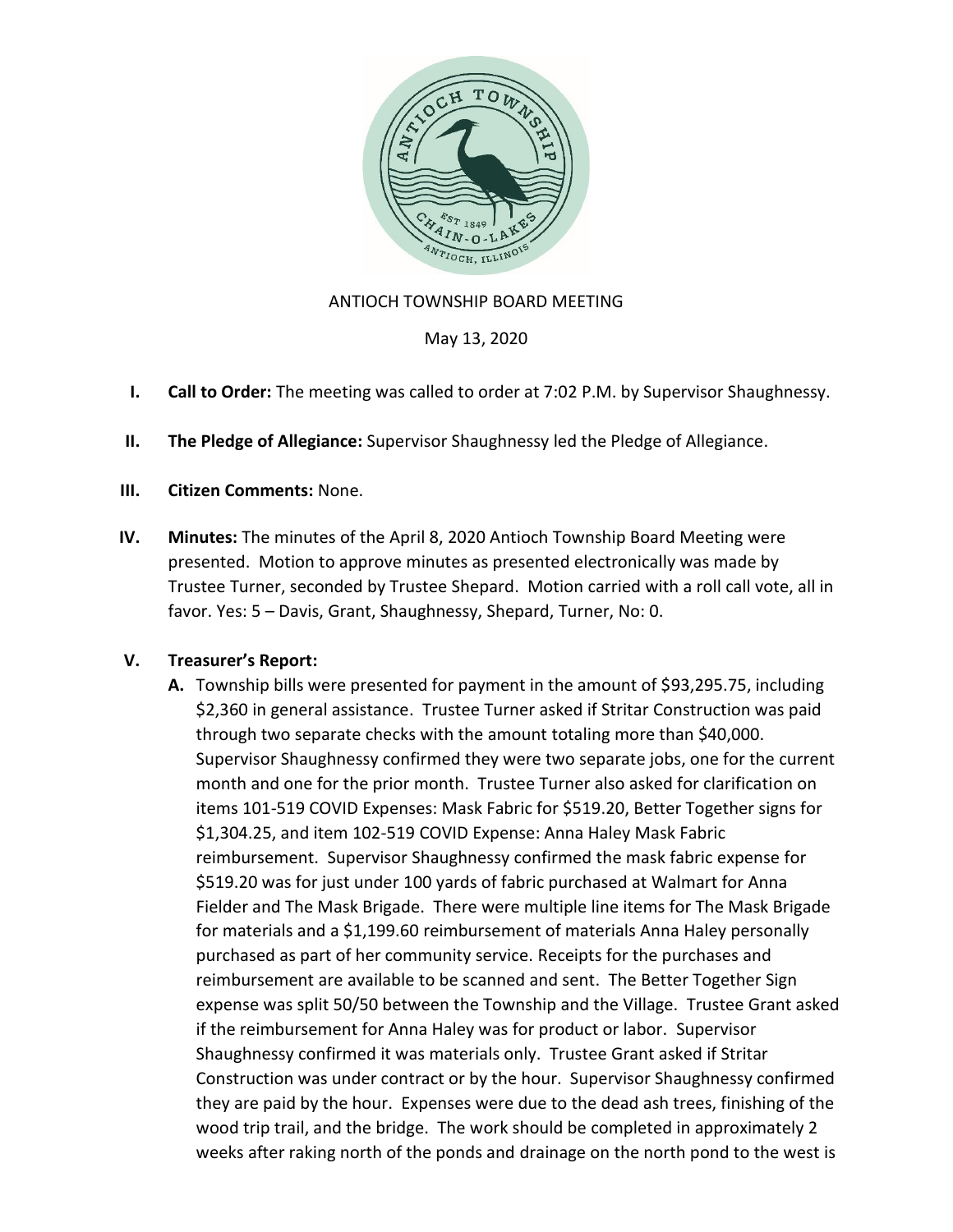finished. Trustee Grant asked for clarification on the Murder Mystery items. Supervisor Shaughnessy confirmed those were refunds for canceled senior events. Trustee Shepard clarified that masks being made by Anna Fielder and The Mask Brigade are being donated to the community and money is not being made from them. Trustee Turner will be using the receipts for all COVID expenses to turn into FEMA for reimbursement. All COVID related expenses are specifically being coded as such in order to submit for reimbursement. Motion for payment was made by Trustee Shepard, seconded by Trustee Davis. Motion carried with a roll call vote, all in favor. Yes: 5 - Davis, Grant, Shaughnessy, Shepard, Turner, No: 0.

**B.** Road District bills were presented for payment in the amount of \$50,113.65. Motion for payment as presented was made by Trustee Turner, seconded by Trustee Grant. Motion carried with a roll call vote, all in favor. Yes: 5 - Davis, Grant, Shaughnessy, Shepard, Turner, No: 0.

### **VI. Township Officials Report:**

#### **A. Supervisor:**

- **1.** Supervisor Shaughnessy shared that a Sexual Harassment policy was brought up by Ancel Glink. There is one on file from 2010, but all employers in the state of Illinois with more than one employee need to complete annual sexual harassment training. There is an online version that all employees, anyone paid by the Township, needs to read, understand, and sign off on completion. Clerk Dyer Dawe read the policy: Antioch Township hereby adopts a policy to comply with the Illinois General Assembly Public Act 101-0221, which went into effect on January 1, 2020. The Township will annually provide Sexual Harassment Prevention Training using the IDHR training model. Adopted this  $13<sup>th</sup>$  day of May pursuant to a roll call vote by the Board of Trustees of Antioch Township, Lake County, Illinois. Motion to adopt a Township policy to comply with General Assembly Public Act 101-0221 was made by Trustee Turner and seconded by Trustee Grant. Motion carried with a roll call vote, all in favor. Yes: 5 - Davis, Grant, Shaughnessy, Shepard, Turner, No:  $0<sub>l</sub>$
- **2.** Supervisor Shaughnessy addressed adopting a policy to comply with the Federal Families First Coronavirus Act. Clerk Dyer Dawe read the policy: Antioch Township hereby adopts a policy to comply with requirements of the Federal Families First Coronavirus Response Act ('FFFCRA'). The FFCRA provides employees with Emergency Paid Sick Leave ('EPSL') and Emergency Paid Family and Medical Leave ('FMLA+') for those affected by the COVID-19 pandemic, from April 1, 2020 through December 31, 2020. Adopted this 13th day of May, 2020 pursuant to a roll call vote by the Board of Trustees of Antioch Township, Lake County, Illinois. Motion to adopt a Township policy to comply with FFCRA (Federal Families First Coronavirus Response Act) was made by Trustee Grant and seconded by Trustee Shepard. Motion carried with a roll call vote, all in favor. Yes: 5 - Davis, Grant, Shaughnessy, Shepard, Turner, No: 0.
- **3.** Supervisor Shaughnessy reported that a policy was created for remote work prompted by COVID-19. It doesn't apply to the Township, but it prompted a policy to participate in board meetings remotely. Clerk Dyer Dawe read the policy: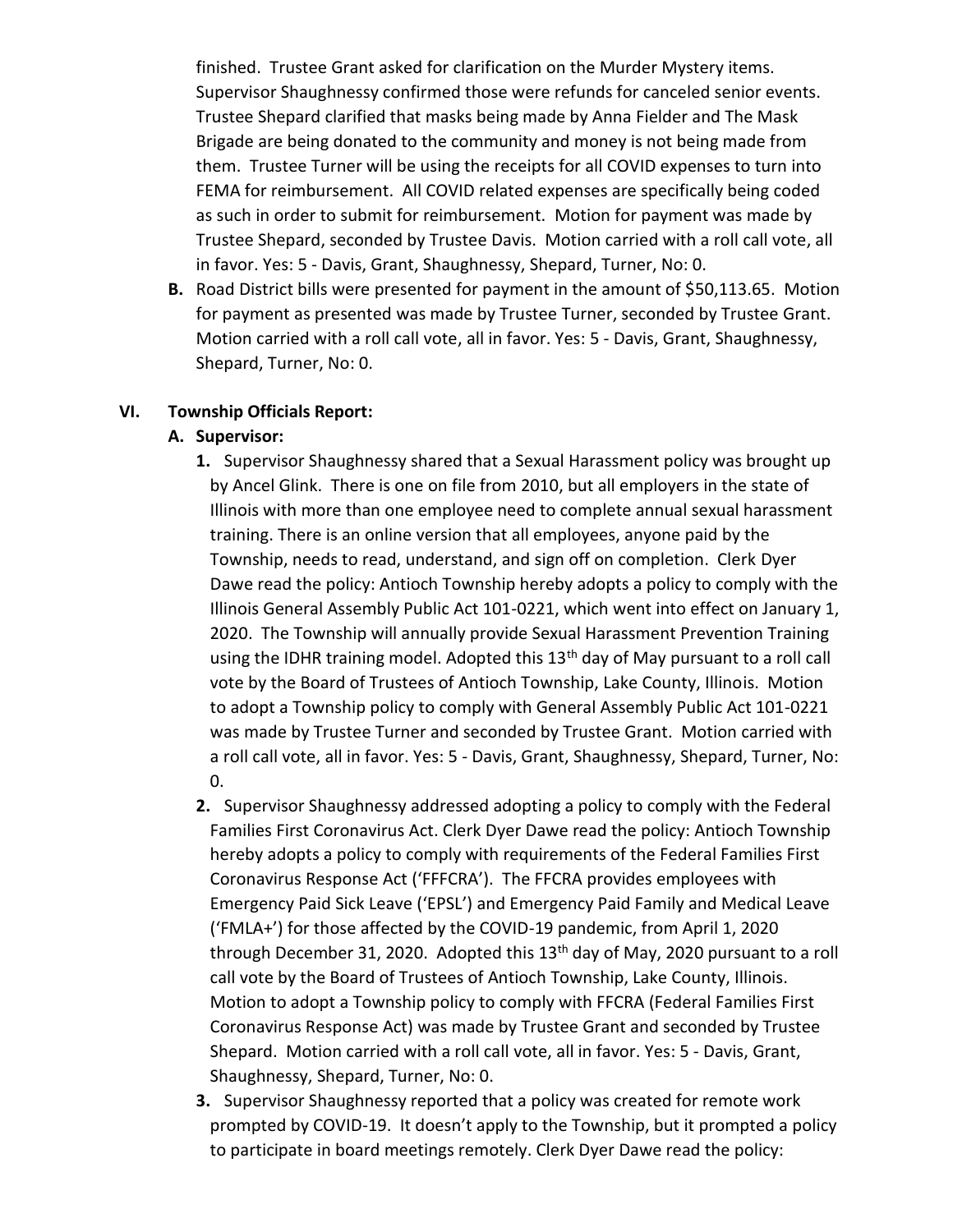Antioch Township hereby adopts a policy to comply with the requirements of (5 ILCS 120/7 a-d) 'Attendance by means other than physical presence.' If a member wishes to attend a Board meeting by other means, the member must notify the Township Clerk or Supervisor before the meeting, unless advance notice is impractical. A majority of the Board may allow a member to attend a meeting by other means only in accordance with and to the extent allowed by rules adopted by the Township Board. The rules must conform to the requirements and restrictions set forth in Section 120/7d. Adopted this 13<sup>th</sup> day of May, 2020 pursuant to a roll call vote by the Board of Trustees of Antioch Township, Lake County, Illinois. A motion to adopt the Township remote work policy was made by Trustee Shepard and seconded by Trustee Turner. Trustee Grant requested documentation related to this policy. Supervisor Shaughnessy confirmed yes it was 5 ILCS 120/7 a-d of the Open Meetings Act and that he would send it to everyone. This would be to allow board members to participate remotely due to work constraints, it can't be used for vacations or people wanting to stay home to not attend in person. He shared that this topic could be tabled to next month to allow more time for consideration. A motion was made by Trustee Shepard to withdraw the motion to adopt the Township remote work policy and seconded by Trustee Grant. A motion to table the Open Meeting Act remote work policy until next month was made by Trustee Grant and seconded by Supervisor Shaughnessy. Motion carried with a roll call vote, all in favor. Yes: 5 - Davis, Grant, Shaughnessy, Shepard, Turner, No: 0.

**4.** Supervisor Shaughnessy reported that the St. Peter's facility could be used to help the Township get more involved in community and senior services. There are talks of the Township taking over all senior services for Antioch. The Village senior services are currently being operated as part of the parks and recreation department. This presents a good opportunity to make the Township more pertinent in the community and also get the Township office back into Antioch. The feasibility study came back with an estimate of 8-10 million to repurpose the St. Peter property the way the architects were instructed. Pros are: moving the office into Antioch, senior services consolidation, and Lakes High School Administration is interested in the current Antioch Township space. Cons are: The ridiculous cost, a referendum would be required to do anything, the need perception of why is this being done. Trustee Davis shared that she doesn't mind working with the Village, but that a separate building is needed. Supervisor Shaughnessy clarified that the plan is not for a joint government office building. That a new building could be used to improve the services the Township is providing and that a comprehensive Township plan needs to be put together over the next year that includes the Trustee's input. Trustee Grant shared that the money from the Dolly Spiering Memorial Fund will be gone soon and that he doesn't want to burden the Township taxpayers with the Village's program. That the Township has an ongoing senior program that can be expanded and all Village residents can use. He believes the St. Peter's property is a liability that shouldn't be pursued. Trustee Grant also voiced concerns over the possibility of raising property taxes and that the effort could self-defeat what is trying to be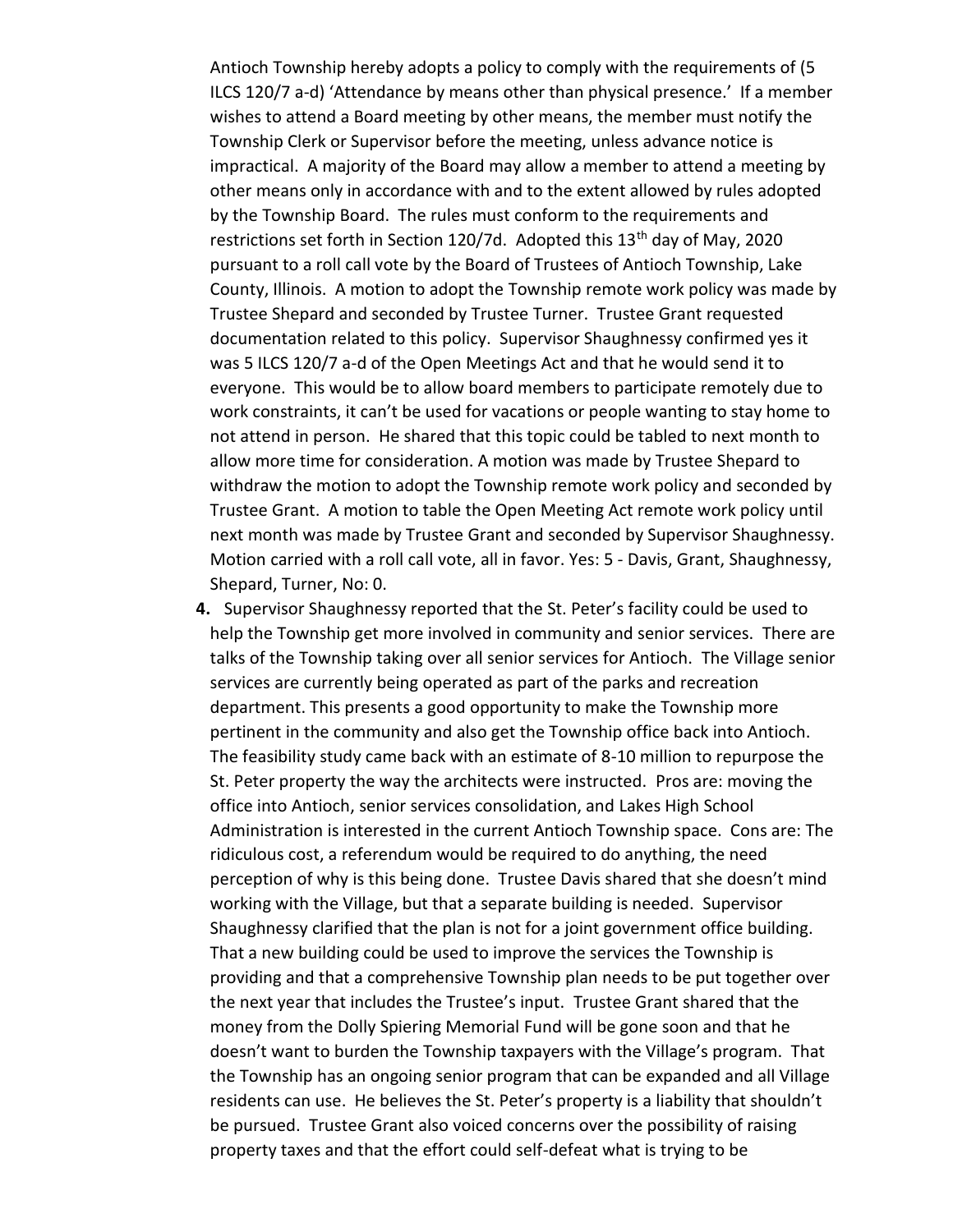accomplished. Supervisor Shaughnessy shared that we are all 60002 and there has not been an effort to service residents with uniformity. He clarified that he is not advocating increasing taxes. The board was challenged to bring ideas to spend the existing tax dollars to make the Township more viable by improving and expanding services. Trustee Shepard shared he thinks the cost to repurpose St. Peters is outrageous and worst-case scenario. If the cost came down and the Township moved forward, that it shouldn't be considered a senior building, but a community center that includes children's activities. Trustee Davis recommended that seniors, students, and coaches be asked what they would want. Supervisor Shaughnessy proposed the idea of a survey to residents to determine their wants. Trustee Turner shared that he believes the Township could do more for the community and the timing is perfect with Paul Howard retiring from the Senior center, and the Dolly Spiering Memorial Funds drying up. In the Green Associates report the second page suggests it wouldn't be a good idea to repurpose St. Peters that it is too much space and there is too much to do. Trustee Turner likes the concept, but does not think St. Peters is the answer and would rather explore building new. Trustee Davis agreed. Supervisor Shaughnessy stated that pieces of property could be looked at, but the board all needs to be on the same page with a long-term plan first. How can the Township spend taxpayer dollars in the future to provide more services to the community? He requested that the board give ideas on senior services and expanding involvement in the community. Supervisor Shaughnessy will reach out to Chris Hansen, a municipality architect that can take conceptual ideas and formulate a plan.

- **B. Clerk:** No update.
- **C. Assessor:** No update.

#### **D. Highway Commissioner:**

**1.** Highway Commission Ring reported that street sweeping was just finished and spring clean up is going on from the winter operations.

### **E. Trustee Reports:**

### **1. Senior Committee, Trustee Davis:**

**a.** All senior events have been canceled. The Senior Task Force has connected with 47 seniors for weekly check-ins, grocery shopping, and prescription pickups. 62 seniors were paired with pen pals from the community. 30 second video clips are being created for local businesses to promote their business and share their hours of operations. 40 bird houses were delivered to seniors throughout the community and something was done for Mother's Day as well. Courtney Kotloski has done a great job. Supervisor Shaughnessy shared that the Township would not be in this position without Anita Dyer's efforts to improve what was being offered, and that the relationships she created are really helping to bridge the gap between the Village and the Township.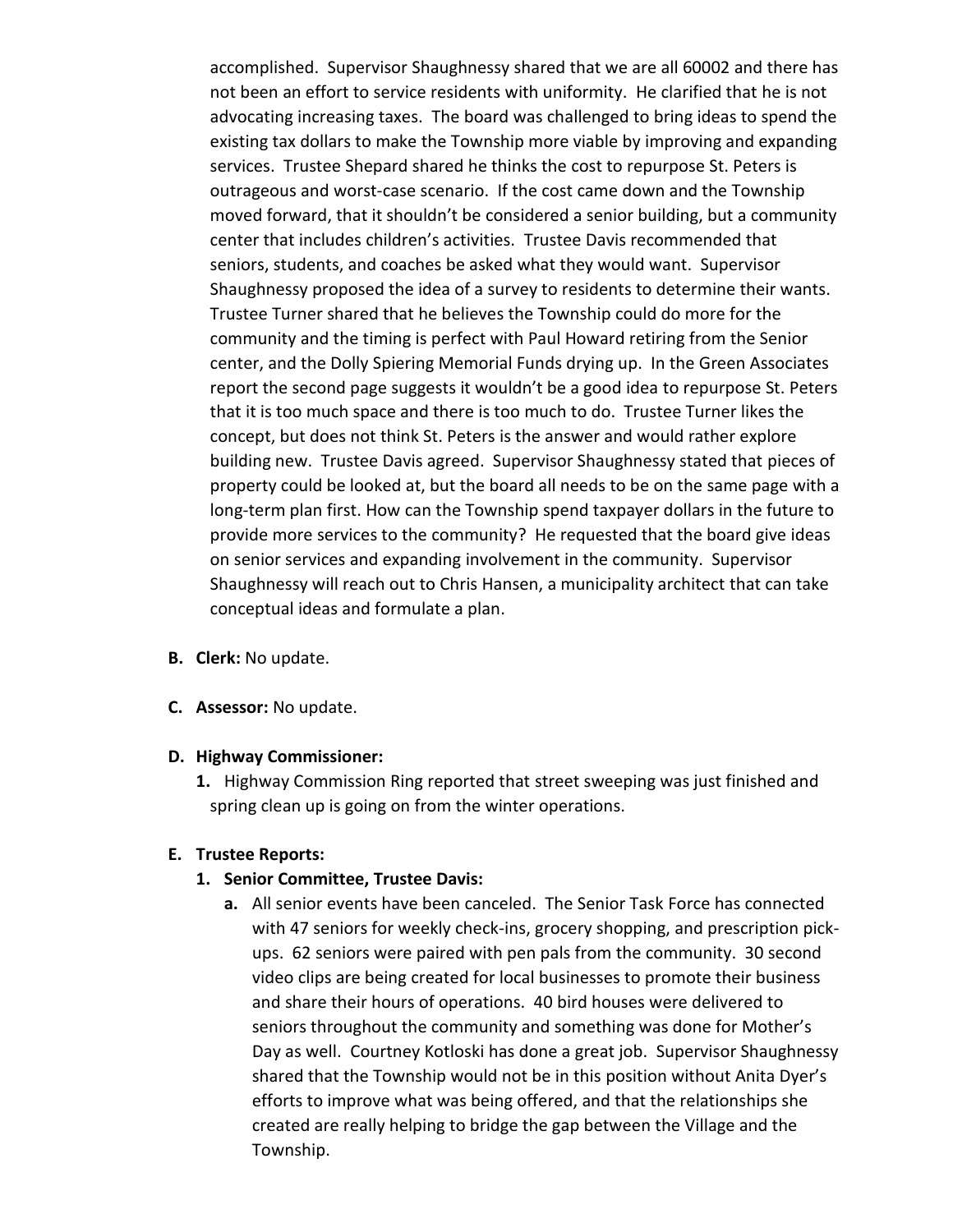# **2. Grant Committee, Trustee Turner:**

- **a.** The IDNR Bike Path proposal was supposed to be into the state by March 15, 2020. The joint filing was being sent by the Village and it is uncertain if it got there by that date. Todd Kupsak is following up with the IDNR in Springfield to see if the paperwork was received in time and if the Township is still eligible for the grant.
- **b.** Another grant that work was started on is the ComEd Green Region Grant and due to COVID-19, nothing will likely happen until after the state opens back up.
- **c.** There is a COVID-19 grant through FEMA. Any expenses the Township incurs as a result of COVID-19 can be reimbursed if approved. Trustee Turner suggested that the receipts and explanations could start being sent in now or the Township could wait for a few more weeks. Supervisor Shaughnessy recommended that the reimbursements not be sent in until the numbers are accumulated and there is a better understanding on how to recoup expenses. The biggest thing to do now is to code COVID-19 expenses accordingly for reimbursement. It is unknown if the reimbursement will be done through a combination of the Village and the Township. Trustee Turner reported receipts for reimbursement approval need to be submitted on the FEMA portal by the determined administrator. There are two grant applications, one that exceeds \$131,000 and one that's under \$131,000. Trustee Turner recommends the Township wait a few weeks to see where things go and continue to code COVID-19 expenses. He will work with Todd Kupsak to turn in the receipts when the time is appropriate.
- **d.** A Community Development Block Grant (CDBG) is being looked at. A letter was received from Lake County Planning and Development on May 5. This grant is mandated every three years. There are two choices: option a) include our community in Lake County numbers or option b) do it separately. There are pros and cons to both, the Township decided on option a to include our numbers in with Lake County. That makes the Township eligible to receive more grants. Lake County has received over \$122 million in funding over the last 45 years. This CDBG related to HUD housing and the income of people living in the Township. By choosing option a, the Township is still eligible for Lake County's Home Program towards affordable housing and the Emergency Solutions Grant (ESG) Program. The money will be sent out from Lake County.
- **e.** Information was received about the Fast Track Grants and different programs can receive funding. It was put on hold and has now been brought back and is being called Fast Tracked Grants for COVID-19. It's \$25 million the State of Illinois will give out. It's publicly owned buildings facilities and parks, publicly owned industrial and commercial sites, waste disposal systems, water and sewer line extensions, water distribution and purification facilities, gas and electric utility expenses, dredging of waterways, rail, air or water port improvements, ADA compliant sidewalks, curbs and gutters, previously unimproved WPA streets, and other public infrastructure or capital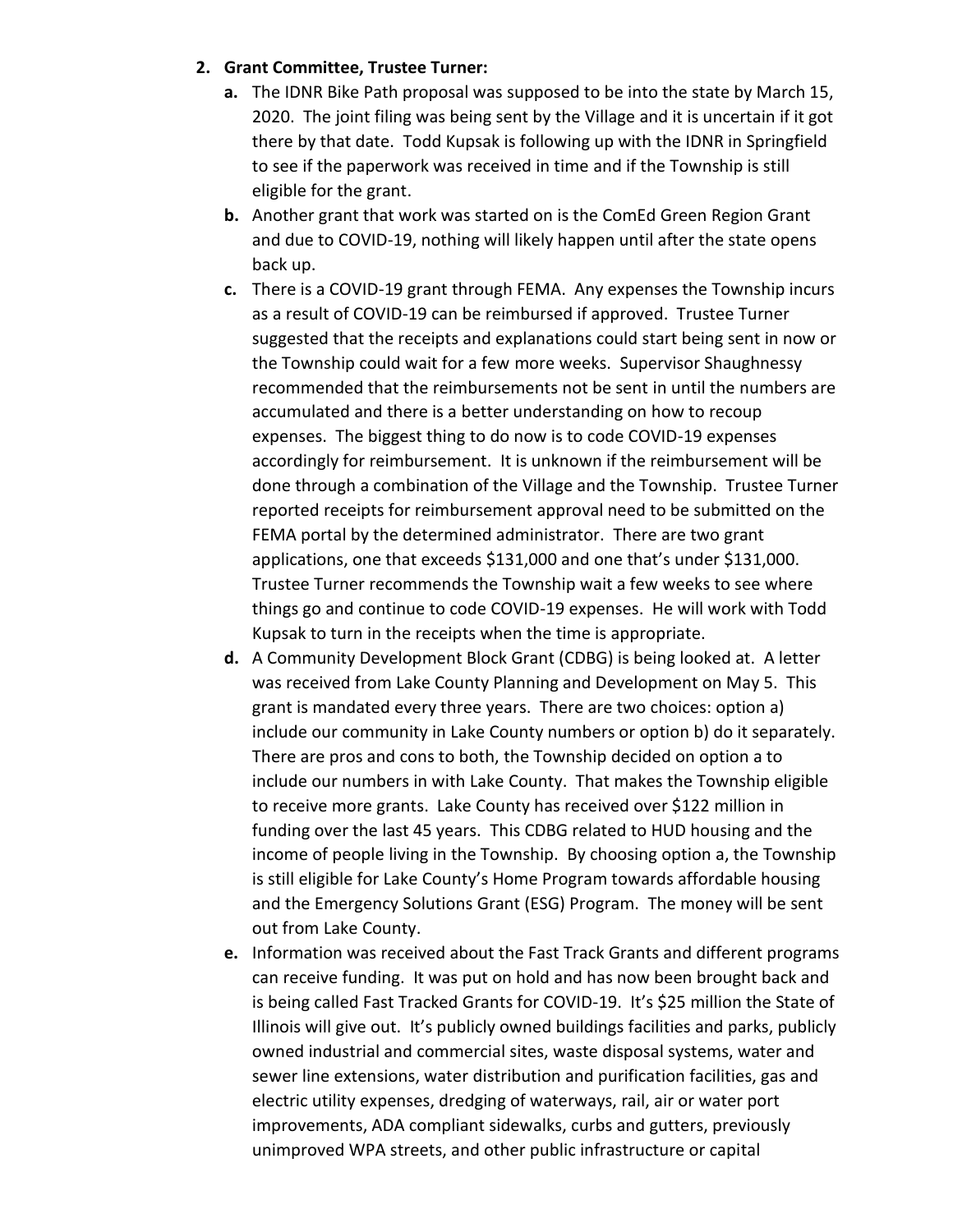improvements. Trustee Turner will provide Highway Commissioner Ring a copy of the e-mail with the items that are being looked at for the grant. They have to move quickly on this, at the latest the first week in June. The grants range from \$500,000 to \$5 million. Highway Commissioner Ring can look at the parameters of the grant to see if there is something in the current plan to be completed this summer that fits within this grant. They have to be classified as shovel ready projects. Highway Commissioner Ring shared that he also received an e-mail from Township Officials of Illinois relating to this and there are also upcoming webinars that will provide more information. Supervisor Shaughnessy complimented Trustee Turner for jumping into the grant projects. Todd Kupsak is consulting the Township on grants; he has been paid a fee and should be used as much as possible.

### **3. Transportation Committee, Trustee Grant:** No update.

**a.** Supervisor Shaughnessy reported that more and more people will need medical transportation when more things open up. A lot of people have delayed appointments and we may have a flood of transportation needs. The Township is working on trying to make sure we have volunteers. Barney Anderson will be available along with a couple of other volunteers when needed. Eldercare and AHAA have been reached out to, to make sure we get the information we need to help people with transportation. There is no such thing as free transportation. We need to work together on coordinating and communication channels are more open with the Better Together Task Force.

### **4. Parks Committee, Trustee Shepard:**

- **a.** The bridge at Osmond Park looks great. They need to build the access off the bridge still. Piping is being put in to alleviate the drainage issue on the pond. The sign going into Tim Osmond Park has been beautified and flowers were put in around it. People were out enjoying the park and practicing social distancing.
- **b.** Supervisor Shaughnessy addressed Thelen Park and that the Township has owned it since 2003. Nothing has been done with it because there have been no plans. He is challenging the trustees to come up with ideas to use it by spending taxpayer money wisely and effectively. There were some grants for shelf ready projects that the Township submitted for, but did not receive anything. Trustee Grant asked for clarification on Fox Waterway grading the land. Supervisor Shaughnessy confirmed that there is a designer that was asked if the same concept as the Lake Villa Baseball Complex concept could be built at Thelen. It is possible to do that plus two additional fields with parking configurations and water retention. Fox Waterway agreed to mass grade that field since they use it for silt that is pulled from the Chain O' Lakes. They have not leveled it since the Township doesn't have plans yet to tell them how to grade it. They will do it when there is a plan in place. One option could be an off-road vehicle park. Trustee Davis recommended getting input from children on what they would like. Supervisor Shaughnessy shared this property is another reason for a survey. That the project is going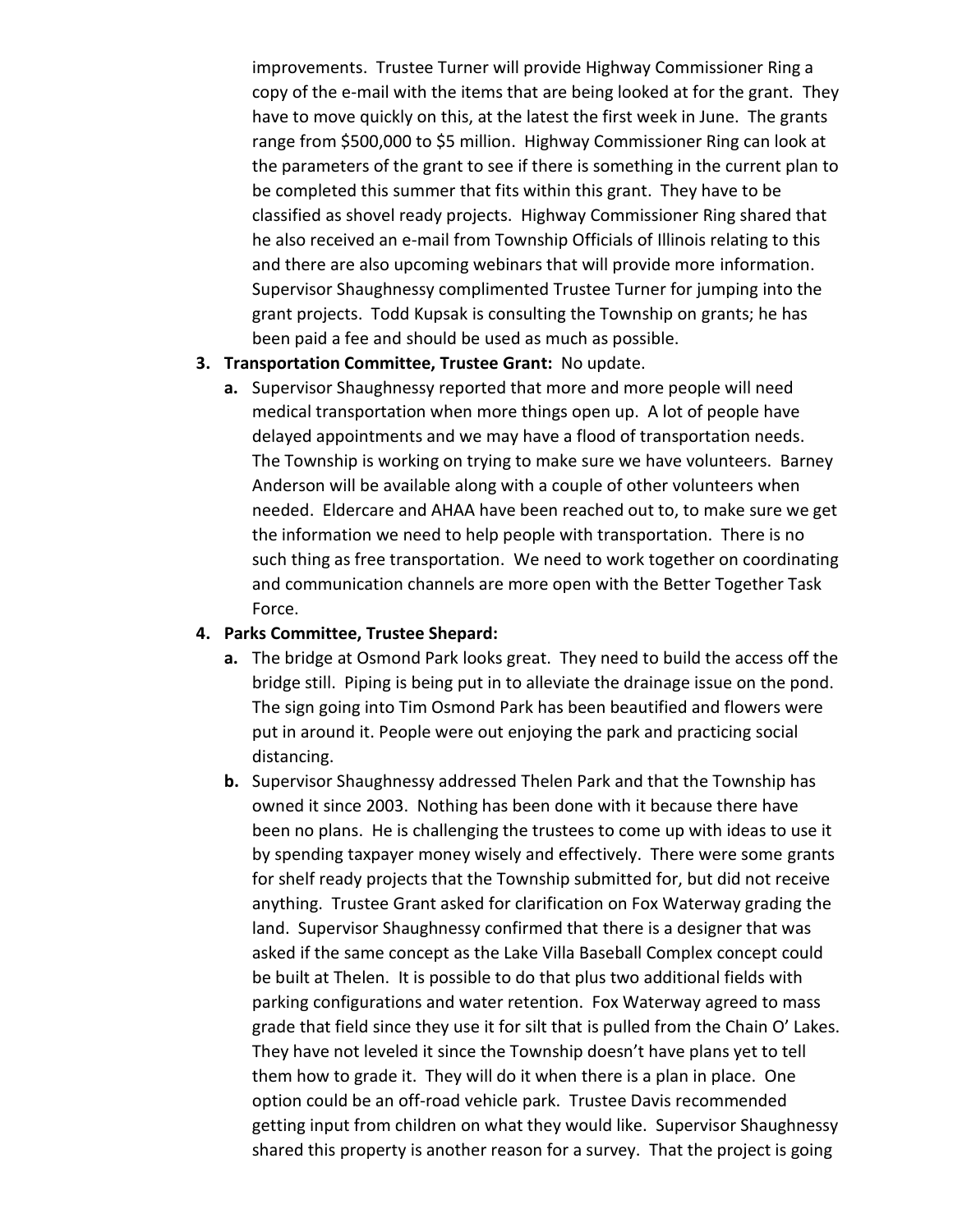to take planning to spend money wisely and give the give the community a benefit for their tax dollars. Trustee Grant recommended planting grass so people could use the park until it is done. Supervisor Shaughnessy shared that once it is mass graded that the Township then needs to maintain park land, police it properly, and it would need to be re-graded for the permanent plan.

### **VII. New Business:**

- **A.** COVID-19/Better Together Resource Support
	- **1.** Supervisor Shaughnessy is sitting in on conference calls with The White House, Village EOC, Health Department, the Governor, Better Together Task Force to stay abreast of information and pass it on.
	- **2.** Supervisor Shaughnessy shared that Courtney Kotloski is heading up the Better Together Task Force from a mask and delivery perspective. Trustee Davis picked up masks to hand out and the trustees were encouraged to pick up masks from the Township building to hand out as well as wear them in public to set a good example.
	- **3.** Courtney Kotloski provided an update on the Better Together Task Force. The task force meets once a week. Clerk Dyer Dawe documents the weekly meeting for task force members. The Village, Antioch Traveling Closet, Open Arms Mission, AHAA, Catholic Charities, Antioch Library, Lake Villa Township, Village of Antioch, Antioch Senior Center, and Lake County Homeless Education are part of the task force. A lot of information is going out and the task force makes sure messaging is tidy and keeps everyone on the same page with what resources can be provided to each other. Weekly we touch based to ensure everyone has the resources and information they need to support the systems and foundations within their structure. A resource card will go out to 3,000+ seniors with a letter. It includes general information about each organization in the task force and it was categorized to easily navigate. The resource card will be printed in excess for trustees to take a stack and hand out. The resource cards are also being provided to the task force organizations, elderly population communities, the Antioch Police Department, and the First Fire Protection District for distribution. The community is really stepping up. Supervisor Shaughnessy shared that the task force was prompted because non-profit organizations can always use money. The hope is to consolidate the needs of our community through all of these organizations by providing food, money, and masks. The Township is being positioned to lead this so we can help all of these organizations as opposed to one or two. There have been issues in the past with donating money to non-profit organizations or charity, because it can't be justified using taxpayer money if taxpayers don't agree with the charity. The Township can spend money and resources better and document it for COVID-19 expenses to potentially recoup it down the road. The Township has pledged their support to these organizations. There is authorization to spend up to \$5,000 without board approval.
	- **4.** Supervisor Shaughnessy reported that the Better Together Task Force is working with the Chamber of Commerce to help local businesses. 2-minute video snippets